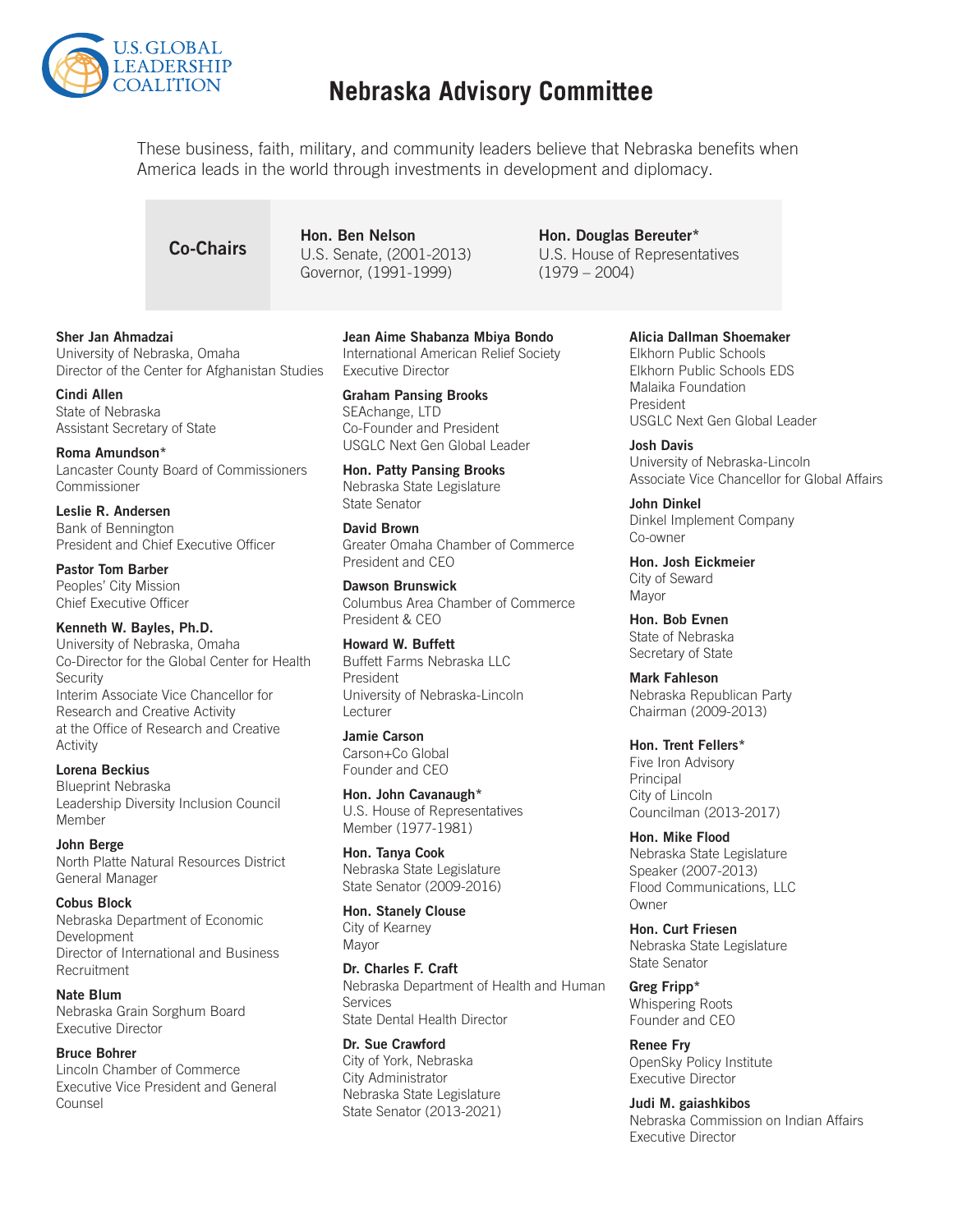

Hon. Deborah Gilg United States Attorney for Nebraska (2009 - 2017)

Dr. Thomas E. Gouttierre University of Nebraska Omaha Dean Emeritus, International Studies & Programs

Dr. Bruce Grogan University of Nebraska Medical Center Director of Global Engagement University of Nebraska Omaha Director of Global Engagement

Mace A. Hack, Ph.D. The Nature Conservancy State Director, Nebraska

Natalie D. Hahn The Malaika Foundation Founder and President

Hon. Galen Hadley Nebraska State Legislature State Senator (2009-2017)

Hon. Lavon Heidemann State of Nebraska Lieutenant Governor (2013-2014)

Rev. Daniel S. Hendrickson, S.J., Ph.D. Creighton University President

Hon. Sara Howard Nebraska State Legislature State Senator

Mark Hunzeker Baylor Evnen LLP Attorney

Lisa Hurley York County Development Corporation Executive Director

Jonathan Jank Seward County Chamber & Development Partnership President & CEO

Tom Janssen\* Kiewit Corporation Director of External Affairs

Hon. Al Juhnke Nebraska Pork Producers Assn. Executive Director

Hon. Eric Kamler City of Geneva Mayor

Hon. Tony Kaufman City of Gering Mayor

## **Nebraska Advisory Committee**

Kevin L. Kelley Kelley Bean Co. President/CEO

Laila Khoudeida Yazda Co-founder and Director of Women Affairs

David J. Kramer Republican National Committee Committeeman Baird Holm, LLP Partner

Norm Krug Preferred Popcorn, LLC Owner

Sue Krug Preferred Popcorn, LLC **Owner** 

Hon. John Kuehn Nebraska State Legislature State Senator

Hon. Lou Ann Linehan Nebraska State Legislature State Senator Linehan Associates, LLC President

Rochelle Mallett Husch Blackwell Strategies Principal

Dr. Rames Marysz Wayne State College President

Peter G. McCornick Daugherty Water for Food Global Institute (DWFI) University of Nebraska Executive Director

Megan McGown Great Plains Health Manager, Marketing and Community Relations

Hon. Heath Mello University of Nebraska Vice President for External Relations Nebraska State Legislature State Senator (2009-2016)

Gerald "Jerry" Meyer\* Nebraska National Guard Museum Executive Director and Historian U.S. Army (Ret.) Lt. Colonel

Teri Mikkelsen Reisinger Booth & Associates, PC, LLO Attorney

Paula Mills Kids Against Hunger Freedom Foods Director of Distribution and Satellite Care

Bob Milligan\* Wood-Stieper Capital Group Chairman and CEO

Cynthia Milligan Wells Fargo & Company **Director** University of Nebraska – Lincoln Dean Emeritus, College of Business Administration

Jamie Mockry McCook Chamber of Commerce Executive Director

Hon. Josh Moenning City of Norfolk Mayor

Scott D. Moore Union Pacific Senior Vice President-Corporate Relations and Chief Administrative Officer

Hon. Adam Morfeld Nebraska State Legislature State Senator

Hon. John Nelson\* State of Nebraska Lieutenant Governor (2014-2015)

Steve Nelson Nebraska Farm Bureau President

Beth Ostdiek Smith Saving Grace Food Rescue Founder and President

Owen Palm 21st Century Equipment, LLC CEO

Janet Palmtag JJ Palmtag, Inc. Associate Broker

Gary Person North Platte Area Chamber of Commerce & Development Corporation President and CEO

Chris Peterson CP Strategies LLC President, Founder Nebraska Republican Party Former Executive Director

Tony Raimondo Behlen Manufacturing Vice-Chairman